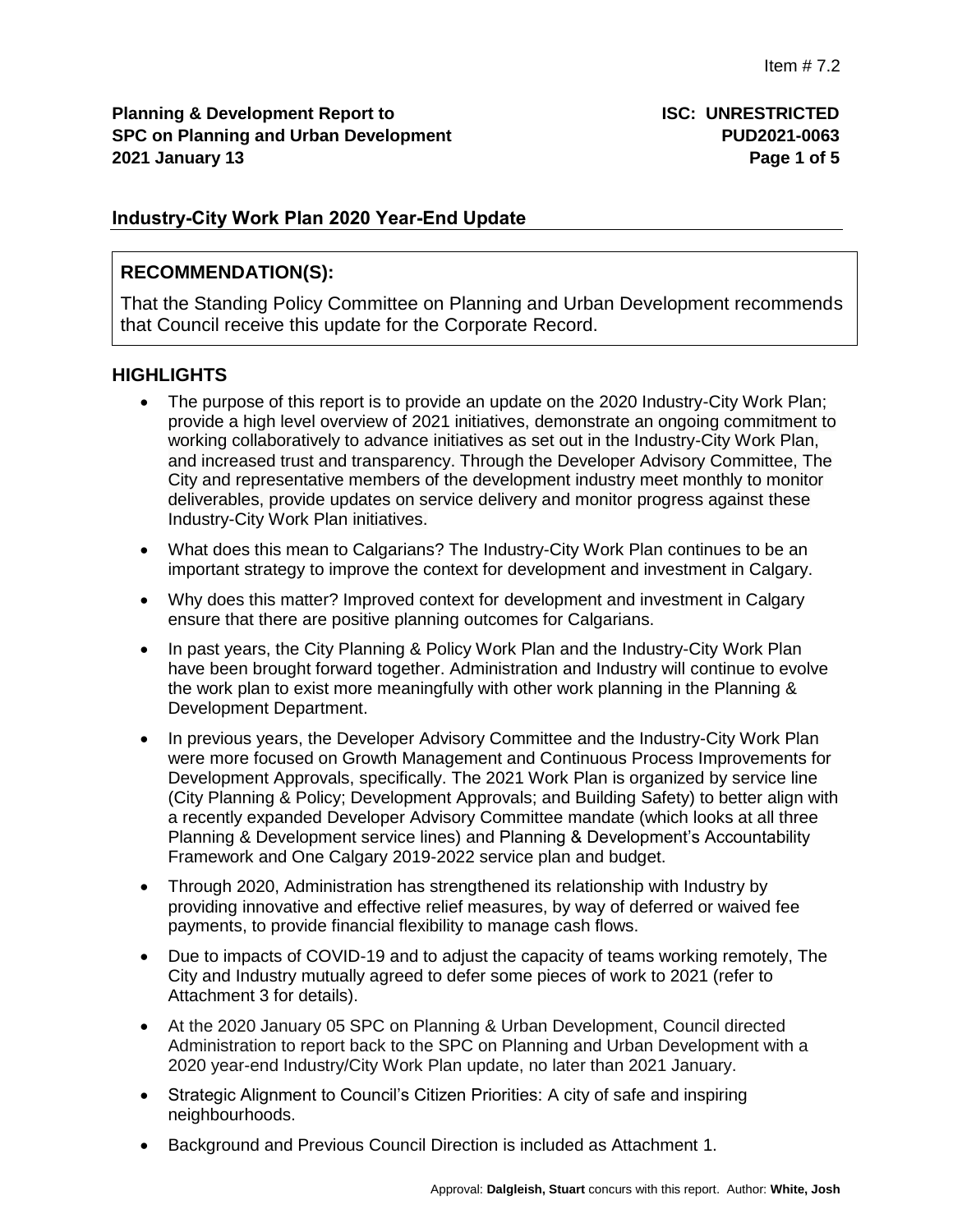# **Industry-City Work Plan 2020 Year-End Update**

# **DISCUSSION**

The 2020 Work Plan focused on three (3) initiatives including, Growth Funding & Investment, City-Wide Growth Strategy, and Continuous Process Improvement, and there were 19 associated objectives. Of the 19 objectives identified, 7 are complete and 12 are ongoing (refer to Attachment 2 for additional details). Below are some details of how this work has progressed.

Key objectives for 2020 included the Off-Site Levy Bylaw review and the Off-Site Levy Audit Implementation, Phase 1 recommendations for the Established Area Growth and Change Strategy, as well as the continuation of work in Phase 2, scoping for an Industrial Growth Strategy, New Community Growth Strategy business case recommendations and potential future policy and financial improvements, and ongoing commitment to Continuous Process Improvements.

#### **2020 City-Wide Growth Strategy**

The City's comprehensive growth strategy work focuses on how to enable growth and development and retain investment and jobs in Calgary, while achieving the policy objectives in the Municipal Development Plan/Calgary Transportation Plan (MDP/CTP) and maintaining a balanced market. The comprehensive growth strategy consists of three components: the Established Areas Growth and Change Strategy, Industrial Area Growth Strategy and New Community Growth Strategy.

The focus of City-Wide Growth Strategy work in 2020 was to bring forward Phase 1 recommendations for the Established Area Growth and Change Strategy, as well as the continuation of work in Phase 2, prepare a scoping report for the Industrial Growth Strategy and New Community Growth Strategy business case recommendations and potential future policy and financial improvements.

- **Established Area Growth and Change Strategy**: This leg of the city-wide growth strategy focused on identifying and implementing both capital investment and strategic actions for enabling growth. Phase 1 recommendations were approved by Council, supported with \$30M of investment, and the strategy moved into Phase 2 that will carry on through 2022.
- **New Community Growth Strategy:** New Community Growth was monitored in 2020 through the Growth Strategy Monitoring Report, which for the first time this year reflected a more city-wide perspective on growth, by including the established and industrial areas. The 2020 round of new community business cases were reviewed with recommendations brought to Council in Q4. The work to review the Growth Management Overlay process and to enhance the Operating Cost Model for new communities were both deferred into 2021 to adjust to the capacity of the team working remotely during the pandemic.
- **Industrial Area Growth Strategy:** This third leg of the city-wide strategy focuses on industrial lands, and in 2020 this work revolved around collaboratively scoping the Phase 1 priority work for this strategy and developing a better understanding of the parameters of the Calgary and regional industrial market. At the same time, the opportunity for immediate actions in support of the industrial sector were furthered, including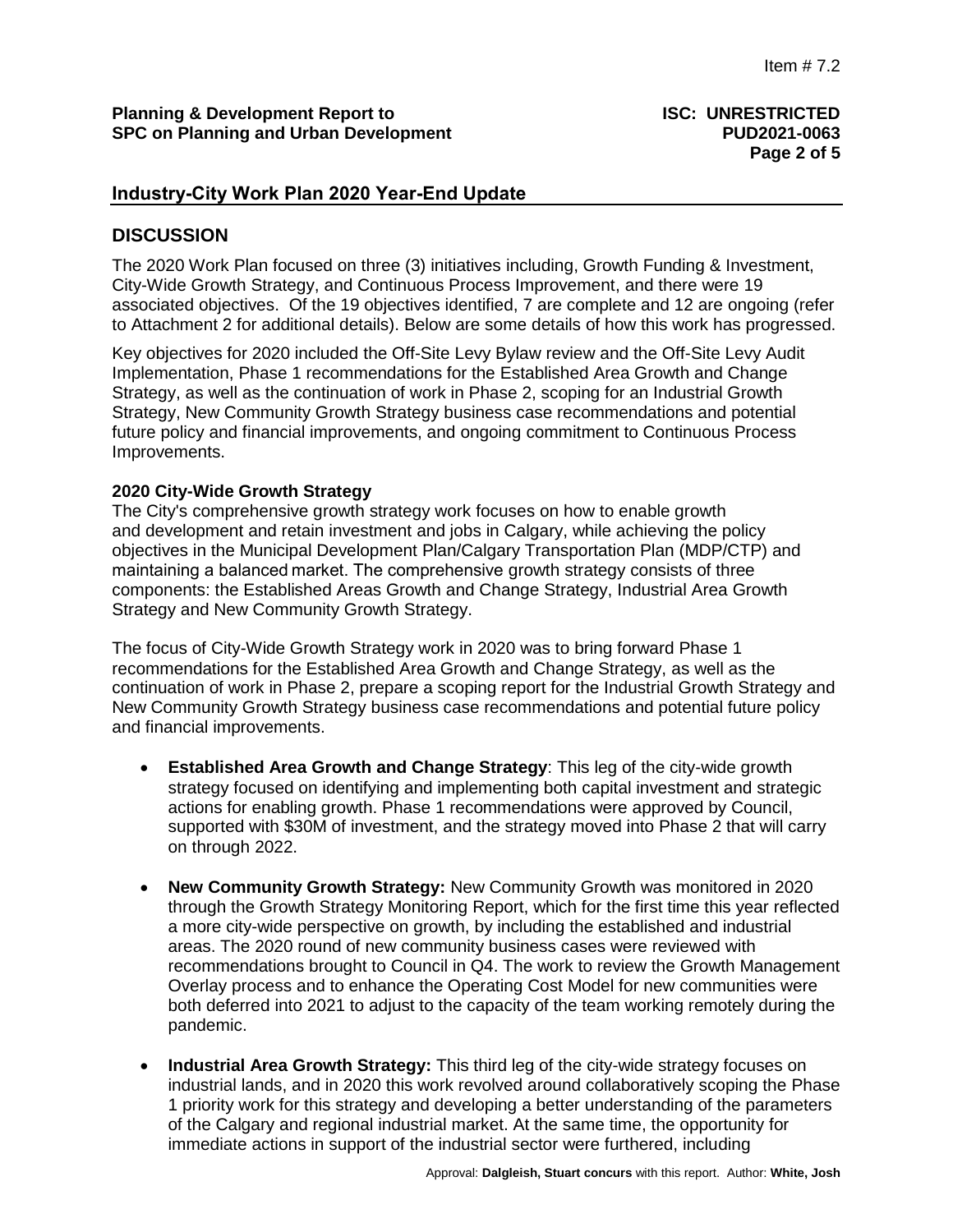# **Industry-City Work Plan 2020 Year-End Update**

considering changes to the Land Use Bylaw and development standards for industrial lands. Council can look forward to receiving the scoping report in Q1 2021.

#### **The Industry City Work Plan in 2021**

Looking ahead to 2021, the Industry City Work Plan is evolving. With the scoping of the Industrial Area Growth Strategy and it's shift into Phase 1, the team will have all three elements of the city-wide growth strategy actively progressing simultaneously. These elements will become more closely integrated through the first comprehensive and balanced set of recommendations for Council's consideration in Q4, based on any opportunities of capital funding identified for 2022.

Each element of the city-wide growth strategy has several key actions identified for 2021 to build towards comprehensive recommendations in 2022 to support Council discussions of priorities within the 2023-2026 business plan and budget.

As mentioned in the highlights, the 2021 Work Plan is organized by service line to better align with the existing Developer Advisory Committee mandate, Planning & Development's Accountability Framework and the One Calgary 2019-2022 service plan and budget. Some service line highlights included in the 2021 Industry-City Work Plan are (refer to Attachment 3 for a complete list):

- The Building Safety service line will bring forward recommendations to make new construction and building alterations more climate resilient and sustainable;
- The City Planning & Policy service line will work toward approval, implementation and monitoring for the Guidebook for Great Communities in conjunction with New Community Growth Plans and focus on Established Area funding and financing tools;
- The Development Approvals service line will support the structural reorganization of CPAG including the alignment of business systems, cultural support and training the continued digitization of processes; and
- Several initiatives are cross service line and cross the planning continuum, including the Balance of Policy initiative, which will look critically at policies and development standards and how they affect the cost of land development.

# **STAKEHOLDER ENGAGEMENT AND COMMUNICATION (EXTERNAL)**

- ☐ Public Engagement was undertaken
- ☒ Public Communication or Engagement was not required
- ☐ Public/Stakeholders were informed
- ☒ Stakeholder or customer dialogue/relations were undertaken

In 2020 November, Administration engaged the Developer Advisory Committee to understand their biggest priorities going into 2021. Key areas were planning in an uncertain environment including managing municipal non-residential taxes, development costs and the changing political landscape. Hearing from Industry is a regular part of the monthly Developer Advisory Committee meetings and Administration will continue to have these conversations throughout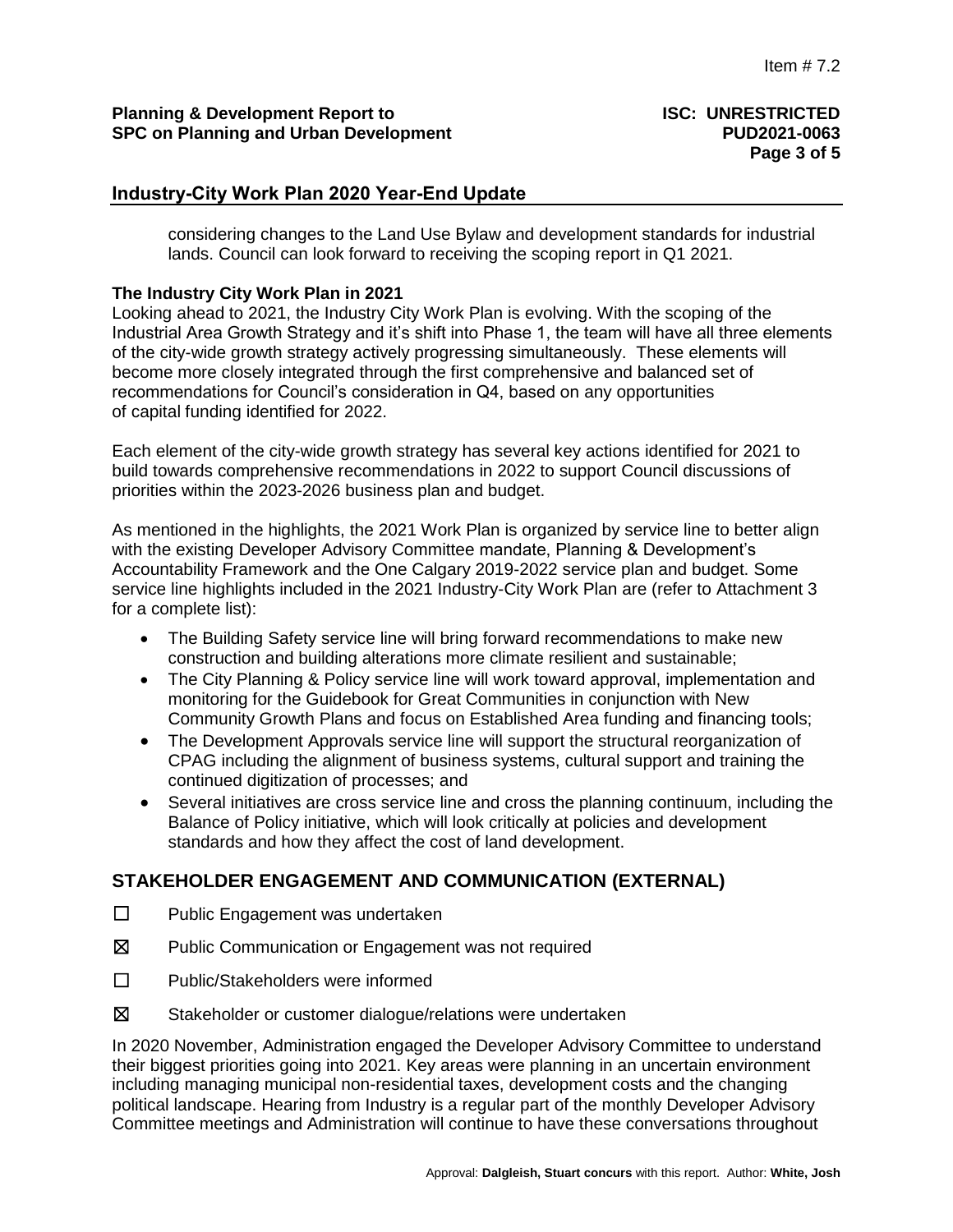# **Industry-City Work Plan 2020 Year-End Update**

2021. This may result in the evolution of the work plan in 2021 to adjust to new or emerging priorities.

### **IMPLICATIONS**

#### **Social**

The 2021 Industry-City Work Plan includes a wide array of initiatives that support city-building that enables the development of an equitable, accessible, socially inclusive, and safe community.

#### **Environmental**

The 2021 Industry-City Work Plan includes a wide array of initiatives that support city-building that enables environmental outcomes relating to climate change and our Climate Resiliency Strategy, water and ground quality, and compact/sustainable development patterns.

#### **Economic**

The 2021 Industry-City Work Plan includes a wide array of initiatives that support city-building that enables economic development and the financial sustainability of the corporation. A variety of initiatives aim to aid industry in economic recovery as a result of COVID. Further, Industry-City Work Plan initiatives support operationally efficient growth and development patterns, downtown revitalization.

#### **Service and Financial Implications**

No anticipated financial impact

 $$0$ 

There are no impacts to current or future operating budgets as a result of this report. Projects identified in the Work Plan have been resourced within existing budgets. If necessary, in 2021, the reallocation of existing resources can be considered to deliver on this Work Plan, or actions within the Work Plan may need to be reprioritized as new work arises.

# **RISK**

As we enter the seventh year of Calgary's economic downturn, planning and city-building continues to play a pivotal role in enabling a great city. This will require bold moves to ensure that Calgary remains attractive to citizens who live and do business here now, while attracting new talent and investments in the future.

There is a risk that given tight City resources and industry's focus on regaining balance in 2021, that Administration could be challenged to achieve all initiatives as outlined in the 2021 Work Plan.

# **ATTACHMENT(S)**

- 1. Background and Previous Council Direction
- 2. Industry-City Work Plan 2020 Year-End Initiative Updates
- 3. Industry-City Work Plan 2021 Initiatives
- 4. Developer Advisory Committee Membership